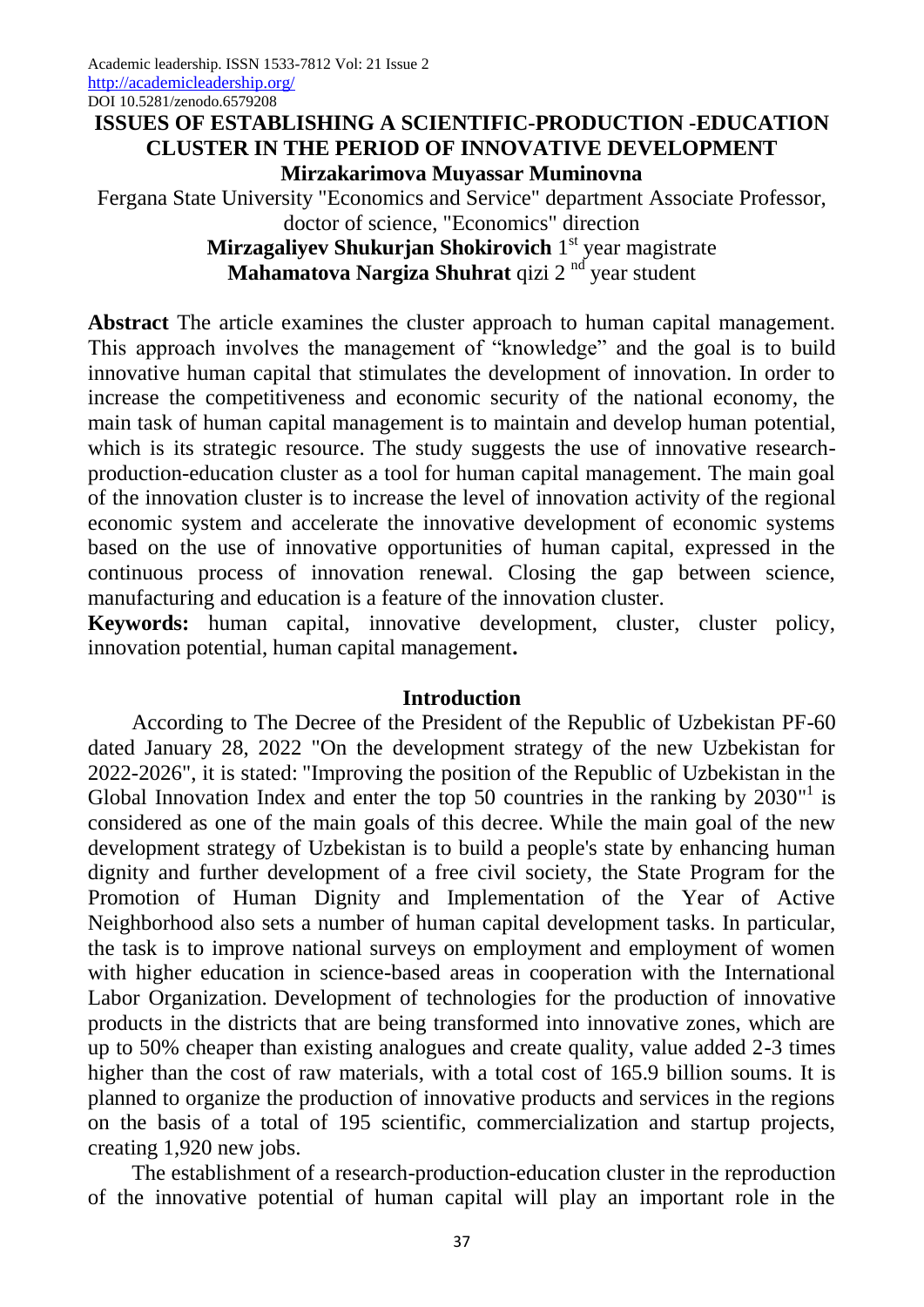successful implementation of these tasks set by the government. The purpose of the study is to substantiate and suggest the need for improvement of public policies and tools aimed at the reproduction of human potential in terms of innovative orientation of current socio-economic development. Achieving the goal of the research requires solving problem-solving tasks such as structural imagery of the system of human capital characteristics that affect the level of innovative activity of economic entities.

#### **Analysis of the relevant literature**

The current cyclical development of the economy based on international integration N.D. Kondratev, S. Many researchers, such as Kuznets and Y.Shumpeter, have noted that it is characterized by modernized innovations that are marked by different types of innovations. The competitive advantages of such an economy, the ability to constantly modernize it in an innovative direction, directly depend on the ability to innovate, create new knowledge, make a variety of unconventional decisions, implement new ways to manage socio-economic processes that ensure sustainability, combining intellectual and social resources<sup>2</sup>.

The problem of sustainability of innovation-oriented economy in cyclical development is an important issue today, which is one of the main tasks to increase the pace of development of individual national economies and the world economy as a whole. In the study of innovation-oriented development of the national economy, the stability of nonlinear, cyclical principles, it is clear that the ratios of savings - the economic trajectory of consumption of quality human potential is a specific indicator of these integral characteristics. The important system-forming function of human potential determines its important place in the system of reproduction of an  $\frac{1}{2}$ innovative type<sup>3</sup>.

Research in the field of determining the content of human capital, its role and importance for the sustainable development of economic systems allows us to conclude that it is an important element of human capital management activities. Human capital is an asset that combines a form of manifestation of intellectual abilities and intellectual skills. It should be viewed in terms of the concept of human capital sustainability as a concept that reflects the essential characteristics inherent in the modern economic system and its sustainability<sup>4</sup>.

Man besides emerging as a strategic resource of economic development, also stands as an organizer of own vital activities, as a person who carries and moves information, intellect, knowledge, skills, abilities, creates wealth for society, shapes its systemic properties and attributes. These capabilities of human capital are manifested at all levels of the country's economic system<sup>5</sup>.

In contrast to the focus on supporting single-component enterprises in the era of globalization, the main strategic goal of the state in the era of high industrialization was to increase the international competitiveness of countries and regions through the development of clusters. "The cluster structure of the economy shifts the conditions and factors of innovation-oriented economic dynamics to the regional level, increasing their role in solving development problems," <sup>6</sup>, says AV Babkina. E.I.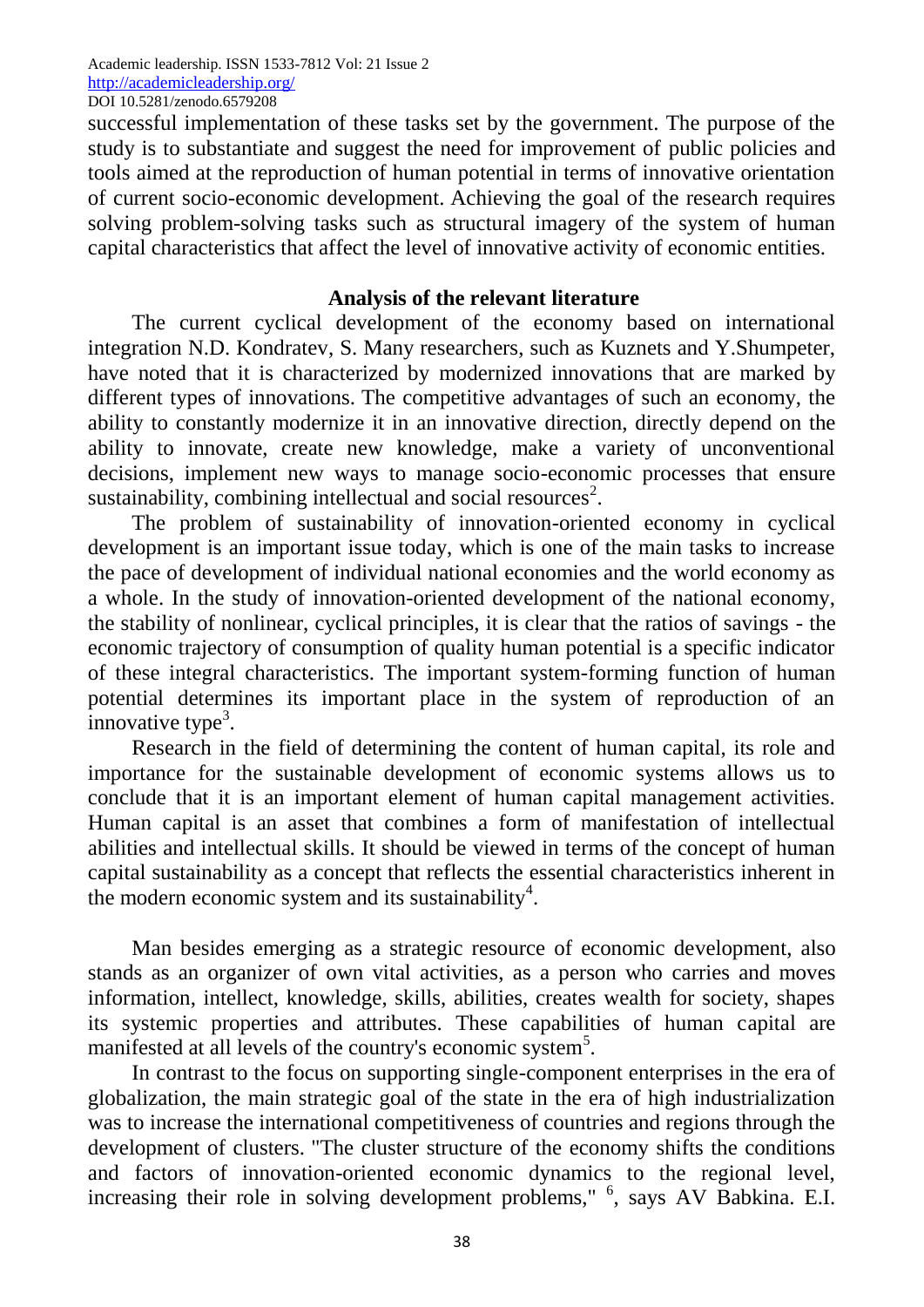Lazareva shows that the role of the agglomeration factor, which is studied as an area of accumulation of "critical mass" of human and social capital, research, production and innovation potential, this factor which ensures the stability, systemic emergence and competitiveness of clusters<sup>7</sup>, is significantly increasing day by day.

At the end of the XX-beginning of the XXI century, in the conditions of active search for sources of sustainable innovation evolution, various theories in the field of innovative economy, innovation management were formed. Among these studies, the news theory associated with the names of Y.Shumpeter, E.Hansen is more popular<sup>8</sup>. The search for new (additional) factors of value added has led to the activation of theoretical research in the field of resource approach to the analysis of sustainable innovation-oriented development of the economy, which facilitates the gradual entry of human capital into the management system of sustainable, innovative dynamics. From the point of view of human capital, scientific approaches give priority to separate, separated sources of development, such as engineering, technology, innovation management. In addition, the problems of innovation orientation of economic development are studied mainly within a specific reproduction cycle, without focusing on the future and showing what will happen in the long run<sup>9</sup>.

In the research of B.Z.Milner, B.N.Kuzik, Yu.V.Yakovets there is a tendency of the expanded interpretation of human capital leading to gradual transfer of not only its economic, individual, but also non-economic, social indicators to strategic management system $10$ . In the current situation, in the system of strategic decisionmaking in the transition to an innovation-oriented economy, there are completely different views on the mechanism of transfer of new, modernized structures and functions of human potential. The author's approach is determined by the need to transfer the means of reproduction of human capital in the system of strategic management decisions. The analysis of the set of functional properties and the interdependence of the components of human capital with the process of innovative development of the economy leads to a four-sectoral system, the elements of which represent the quality of individual human capital, welfare and social and environmental spheres. It is precisely the four elements of human potential that define the main directions of cluster policy. It is they that provide the appropriate tools for the analytical assessment of the strategy of reproduction of human potential in the system of management of innovative sustainable development of the economy.

All of the above considerations are aimed at institutionalizing an integrated environment that ensures the reproduction of human resources, demonstrating a change in the management style of innovative sustainable development of the economy. The cluster feature of public policy is one of its manifestations. Without creating a strategy for the reproduction of human potential that determines the competitiveness of a multi-tiered economic system, it is impossible to increase its efficiency by developing a cluster policy.

## **Research methodology**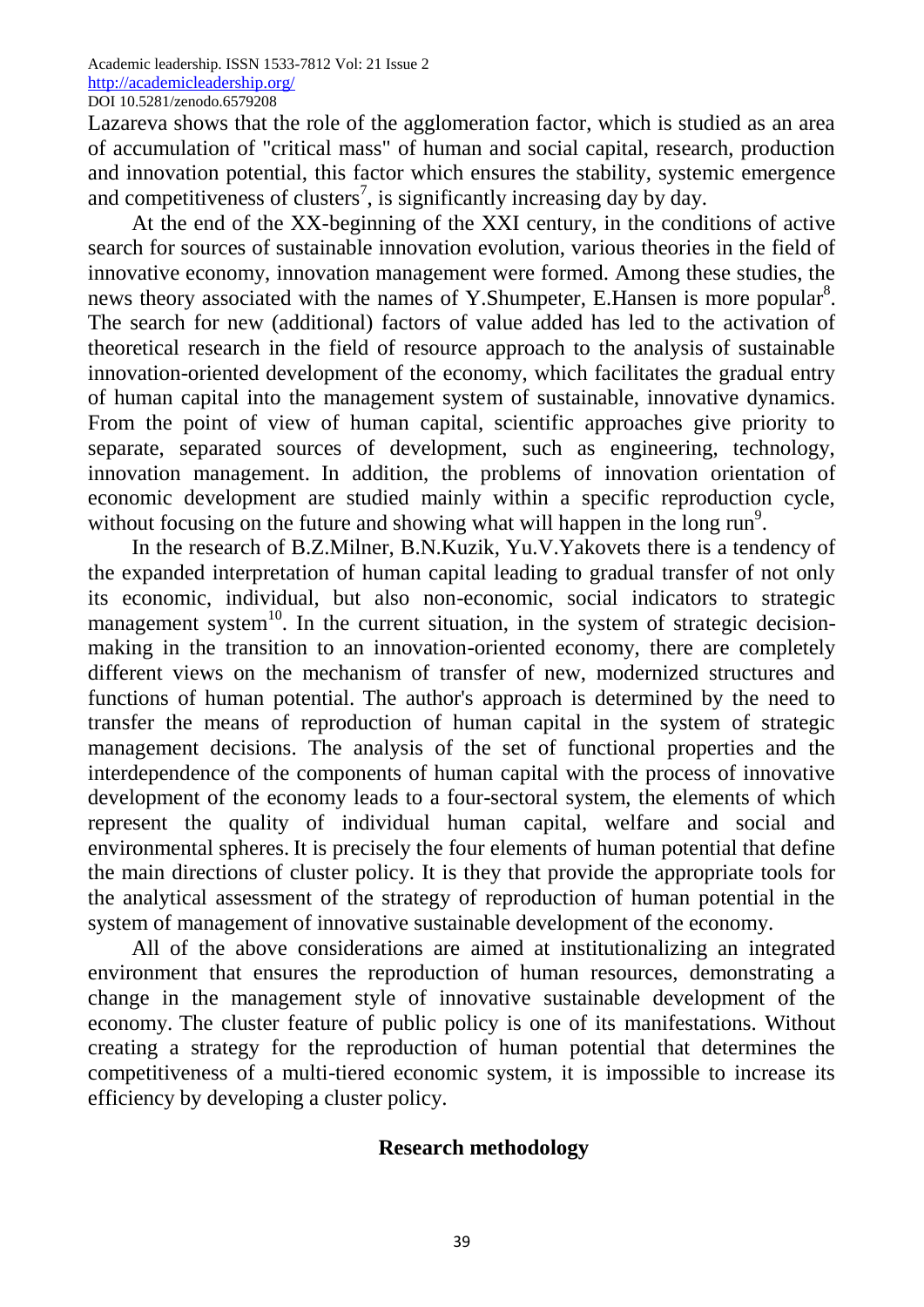The methodological basis of the research is the basic rules and principles of dialectics. In studying the processes of development of human capital through innovative clustering, companies relied on the method of qualitative study and analysis of labor potential. Logical analysis, synthesis, generalization, induction and deduction, systematic approach to economic events and processes were used to draw conclusions from the data.

#### **Analysis and results**

The transition of the world economy to a new technological system, first of all, has led to a radical change in attitudes to the strategy of state regulation of human resources in the process of innovative economic development, inseparable from the systematic organization of reproduction of regional resources. The high value of human resources is determined, first of all, by the fact that their institutional conversion into competitive factors of production of competitive, "intellectual capacity" goods and services is carried out in globally competitive markets, generating income in the form of innovative rents. Capitalization of innovative rent makes it a source of innovation-oriented modernization of the process of reproduction (Figure 1).

The resource approach to the analysis of national well-being, its resourcereproduction and rent-generating functions allowed to determine the place of national welfare in the system of reproduction of an innovative type (reproduction cycle) and the economic form of realization of the functional interdependence of "accumulated national wealth - innovation-oriented development of the economy."

In determining the process of conversion of elements of national welfare into productive resources, such as the initial and defining stages of modern extended reproduction of the innovative economy, it is shown that this process is formed on the basis of interdependent expansion of accumulation rates: new knowledge, the level and quality of education of the population, the promotion of innovative and active farming (development of a system of dynamic and creative structures, optimization of the "qualification portfolio", etc.); population health and the national gene pool (through the development of the health system and the increase of housing comfort / convenience, the quality of the environment); social capital (establishment of institutional arrangements to ensure the effective use of existing and new knowledge, innovative activity of the subjects of the reproduction process (stimulation of human capital flows to other branches of science and knowledge; appropriate state support of small and medium innovative business); stimulating a significantly increasing resource base of innovation-oriented economic dynamics.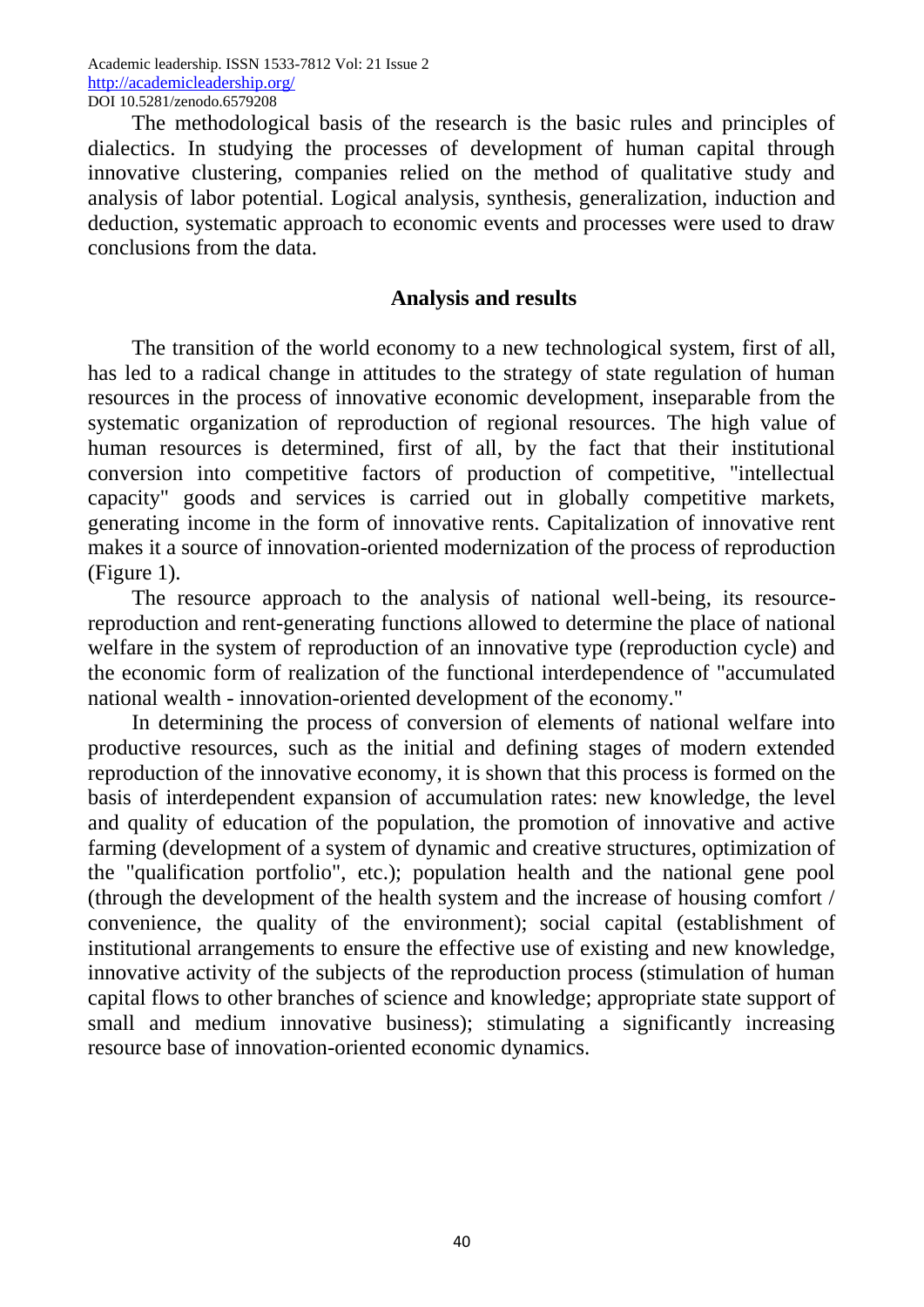



The study of the factors and conditions of formation of a new model of subjectobject relations in the system of reproduction of national welfare and the conversion of its elements into innovative growth resources shows that the "sectorial reality" highlights the need to develop a collective strategy for the development of national welfare potential, in which the state of "cooperation" takes precedence over the state of "competition". The classical model of civil society, based on the legal definitions of liberalism and market regulation of the economy, is replaced by the corporate community model.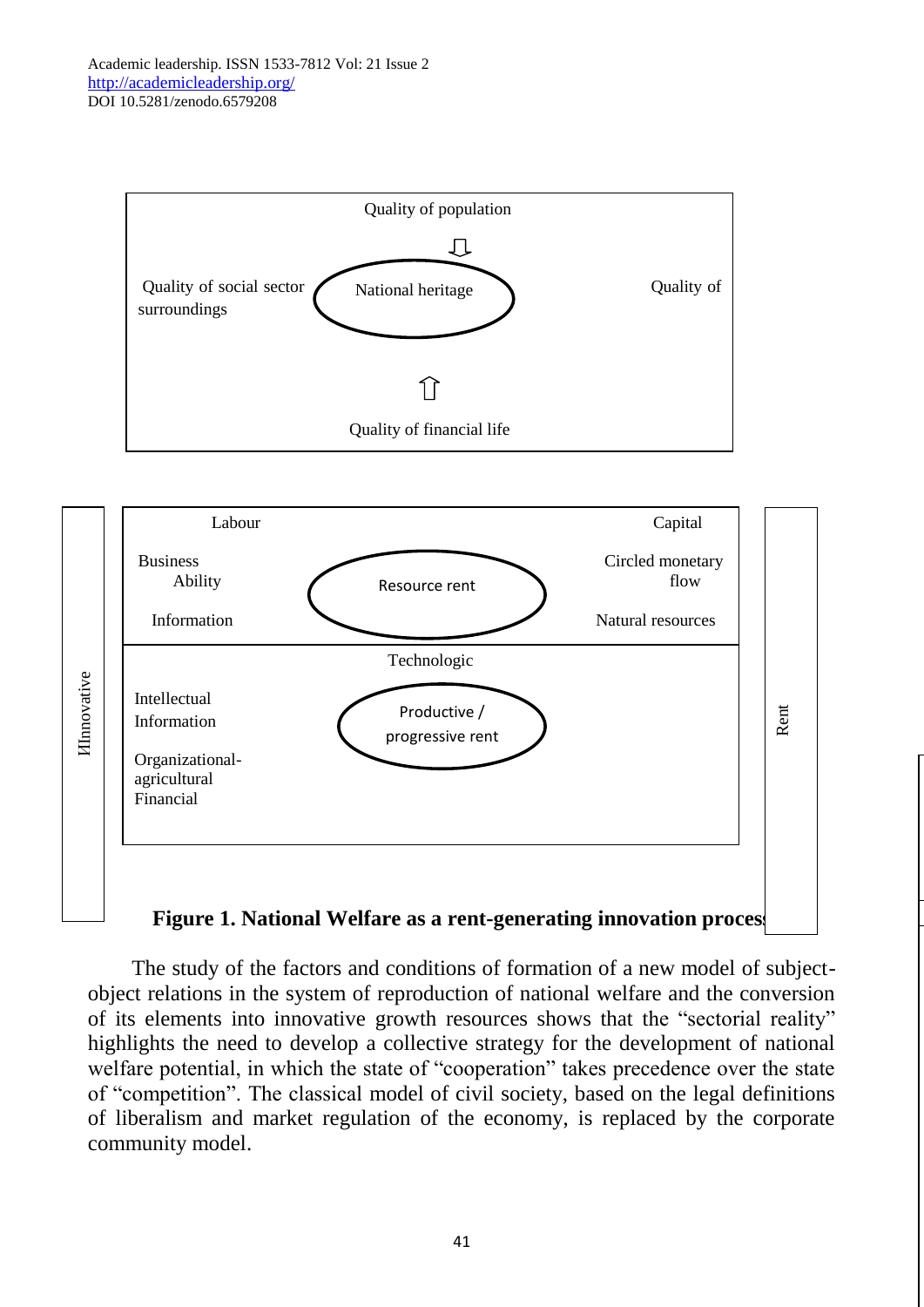In 2017-2020, the number of employees engaged in research and development in Uzbekistan is growing (Table 1). The table shows that the number of research professionals is growing and by 2020 will reach 14,055.

Table 1

# **Number of employees engaged in research and development in Uzbekistan**   $(nerson)^{11}$

| $\mathbf{u}$     |       |       |       |       |  |  |  |
|------------------|-------|-------|-------|-------|--|--|--|
|                  | 2017  | 2018  | 2019  | 2020  |  |  |  |
| Overall          | 13897 | 13566 | 13288 | 14055 |  |  |  |
| Namely:          |       |       |       |       |  |  |  |
| Research experts | 8972  | 8553  | 8443  | 9323  |  |  |  |
| Technicians      | 1460  | 1561  | 1511  | 1551  |  |  |  |
| Support staff    | 2086  | 1883  | 1687  | 1809  |  |  |  |
| <b>Others</b>    | 1379  | 1569  | 1647  | 1372  |  |  |  |

The state of innovative development of the Uzbek economy can also be analyzed through indicators that reflect its level of technological development (Table 2).

Table 2

## **Indicators assessing the level of technological development of the Uzbek economy**<sup>1</sup>

|                                                       | 2017 | 2018 | 2019 | 2020 |
|-------------------------------------------------------|------|------|------|------|
| The share of high-tech (including medium-tech         | 21,4 | 23,0 | 24,6 | 26,1 |
| (high-level)) and science-intensive sectors of GDP in |      |      |      |      |
| GDP, as a percentage                                  |      |      |      |      |
| The share of high-tech and science-intensive sectors  | 18,8 | 19.3 | 21,1 | 22,8 |
| of the economy in GDP, in percent                     |      |      |      |      |
| The share of high-tech manufacturing in the value     | 2.2  | 1.6  | 1.9  | 2.2  |
| added of manufacturing industry, in percent           |      |      |      |      |

The data show that the share of high-tech, including medium-tech and scienceintensive industries in GDP increased from 21.4% in 2017 to 26.1% in 2020. The share of high-tech industries in the value added of manufacturing industry is 2.2%. As a result, the share of high-tech products in exports in 2017-2020 increased from 1.7% to 2%, while the share of medium-tech products decreased, respectively, from 6.4% to 4.7%.

The number of technological innovations introduced into the economy increased from 1,946 units to 4,011 units in 2017-2020 (Figure 2). These, of course, serve to increase profitability at the level of the national economy, which is reflected in the growth of the average wage of employees in enterprises, the net profit of entrepreneurs.

Ensuring the balance of innovative interests of the subjects of development in the reproduction of national welfare as a social good based on mutual benefit, trust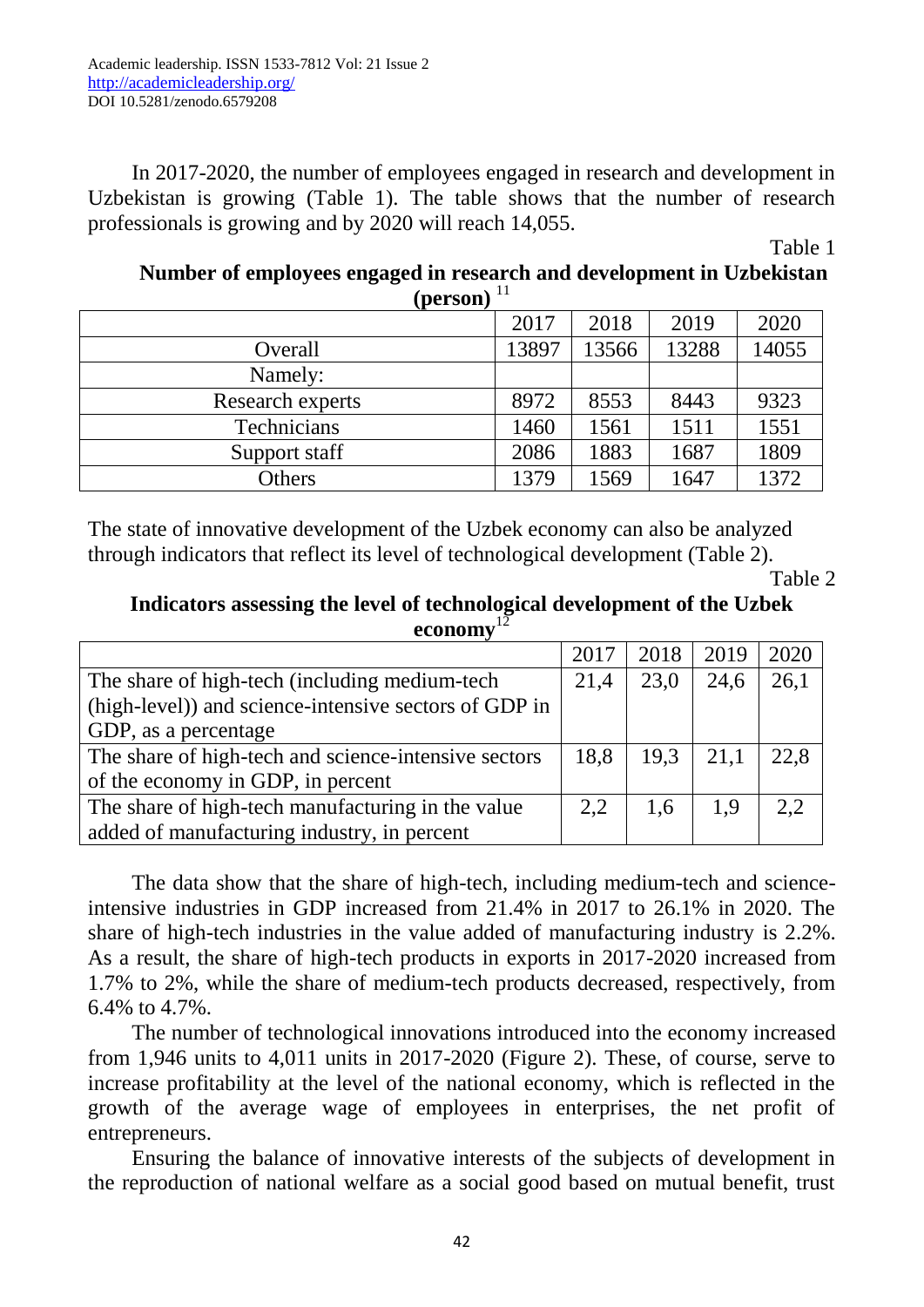and public-private partnership and coordination is one of the important methodological principles in the formation of corporate strategy that leads to increased efficiency in the use of national welfare and optimization of management for the purpose of innovative economic growth.



**Figure 2. Number of technological innovations introduced into production units<sup>13</sup>**

One of the alternatives to the implementation of the coordinated methodological principle is to identify and promote an ideal "hierarchical chain" of interests of economic entities and to focus on it a flexible policy. Investing in human capital (education, health, and population policy) can directly improve quality of life. They can also provide greater interest in investing. This is because healthy and welleducated workers increase capital productivity. Thus, it will be necessary to reconsider the priorities in favor of human capital in order to maintain growth in the long run.

Investing in conservation measures and improving the quality of the environment is one of the important conditions for improving the quality of human life, in particular, health, and is a necessary condition for sustainable economic growth. To assess the effectiveness of these investments, it is important to know how changes in the quality of the environment will lead to changes in the health of the population, ie the expected benefits or harms<sup>14</sup>.

The concept of managing the strategic development of human capital can be interpreted as a social organizational-managerial innovation. Modern enterprises are increasing their innovation potential due to increasing competition, innovative trends in the development of economic systems and the development of both technological innovations and organizational and managerial innovations under pressure from the authorities<sup>15</sup>.

In the practice of management at different levels of economic systems, there is a further spread of management relations. Currently, the gap between the existing fields of science, industry and education in the regions leads to low efficiency in the use of all human capital and a decrease in the sustainability of the regional system. Research shows that the cluster approach allows the effective use of the developed innovative potential, as business (in the form of large, medium and small enterprises),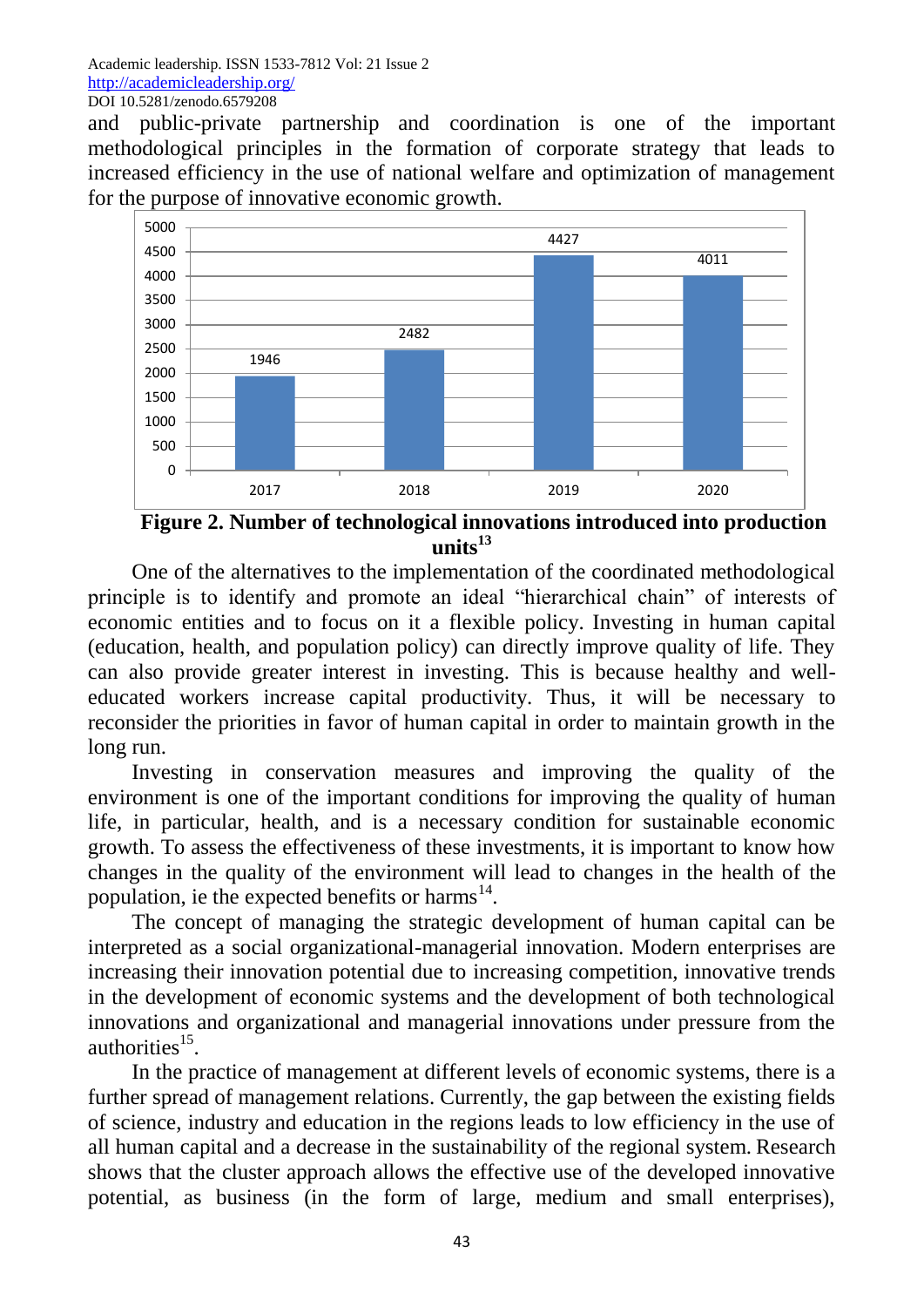educational structures (universities, secondary special schools, colleges, training centers, commercial training centers), scientific organizations (Academy of Sciences) , research institutions, higher education institutions) will form a radically new relationship that will allow them to coordinate their innovative activities.

It should be noted that the integration of business structures, educational structures and scientific organizations on the basis of their clustering programs will not only achieve economic efficiency, but also increase the innovation sustainability of the region due to the synergistic effect of the interaction of these cluster elements. Such an organizational structure provides permanent management of human capital at all stages of its formation and development.

The global trend is that there is an interdependence and interdependence between clustering, increasing competitiveness, the development of innovative activities and the sustainability of the national economy. This argument can be seen as a new way for regions to resist stiff competition, a way to increase their competitiveness, and an opportunity to adapt economic systems to the requirements of innovative sustainable development<sup>16</sup>.

It should be noted that the development and widespread use of the cluster approach influences changes in the content of cluster associations, their composition, the form of these associations, and the target devices. This ultimately enriches and complements the new content of the cluster approach. It is proposed as a tool for using the national innovative research-production-education cluster for human capital management (Figure 3).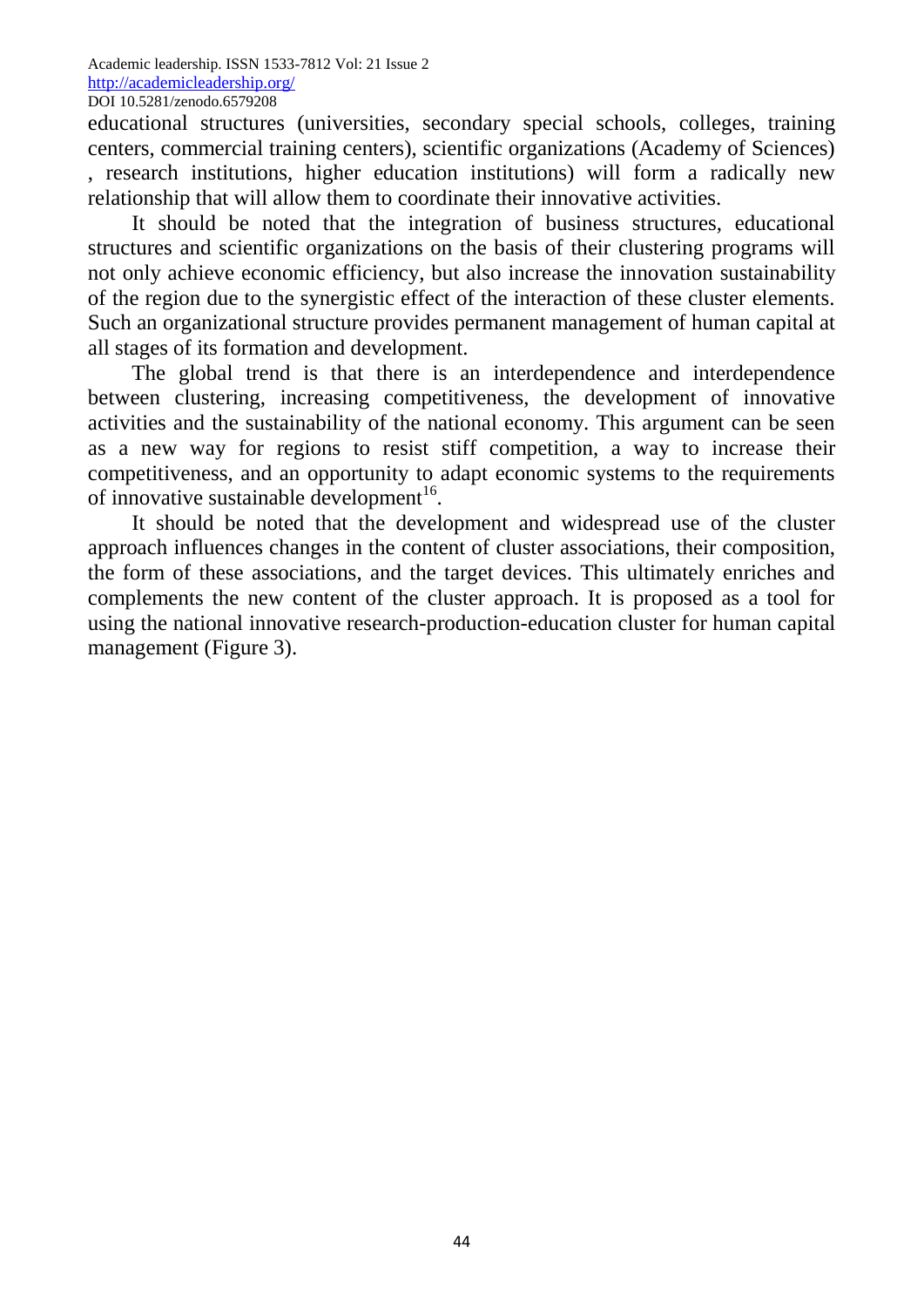

## **Figure 3. Mechanism of human capital management on the basis of innovative scientific-production-educational cluster**

Single cluster management allows for the coordination of business needs, science and education opportunities. The advantages of an innovative research, production and education cluster for the national economy or its individual regions are:

- Forms the organizational basis for the sustainable development of the innovative economy, the members of the cluster are the same regional carriers of ideas;

- Combines the supply and demand for elements of human capital, allows to calculate the structure of supply and demand for elements of human capital, implements a strategy for training specific personnel for priority production, innovative projects;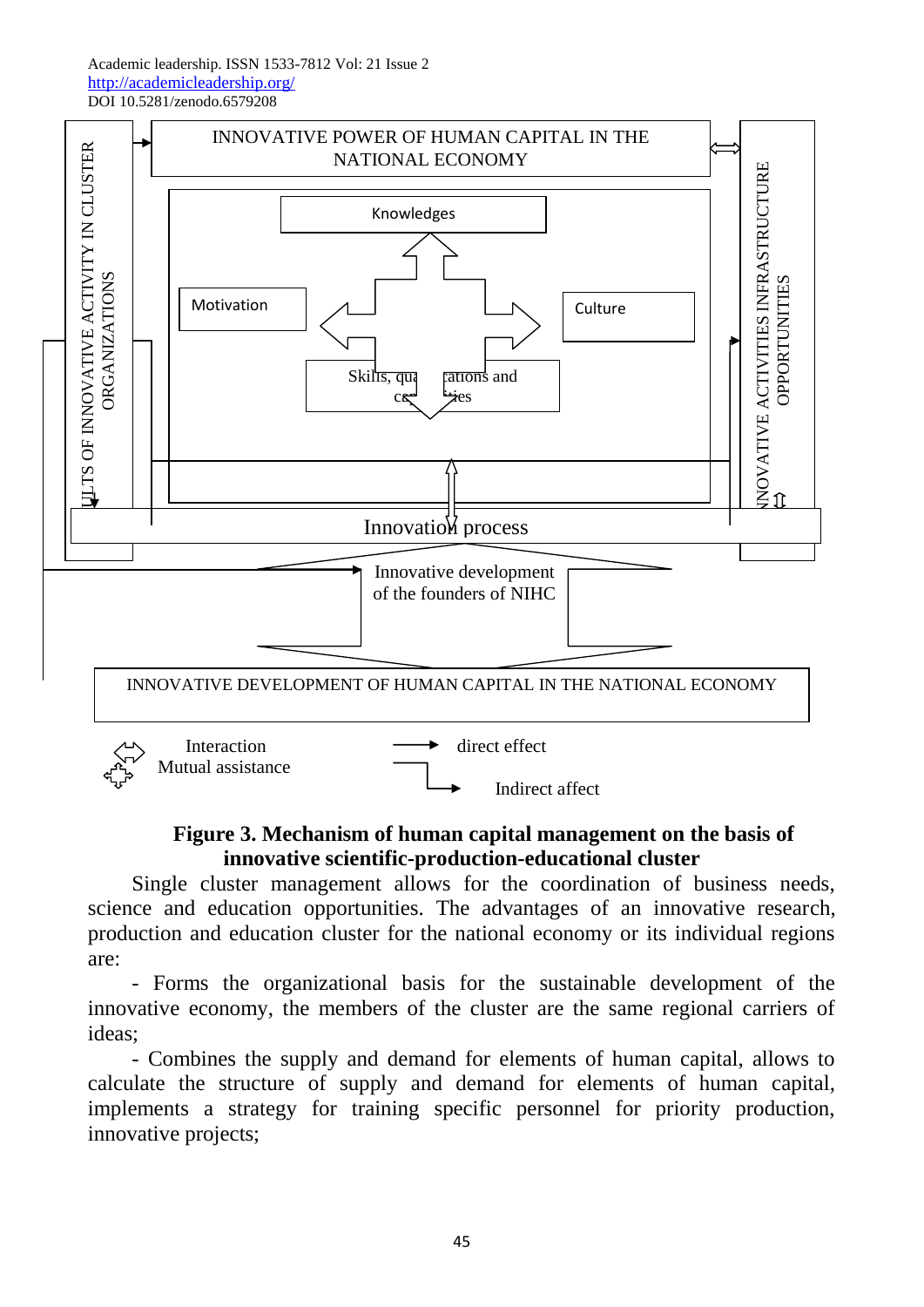- Innovative projects lead to the formation of skills, facilitate the process of forecasting the preparation and demand for a certain quality of human capital, ensure its mobility and competitiveness;

- Strengthens the economic ties between science, industry and education, harmonizes the interests of science and business, eliminates barriers to the commercialization of innovations, forming their mobility;

- Creates opportunities for effective use of investments in human capital;

- Supports the geographical concentration of educational, scientific and industrial organizations, increases the efficiency of the use of new ideas, knowledge, technology, product distribution system;

- Reduces the costs of cluster participants due to the scale effect on the basis of cooperation, reduces transaction costs, eliminates the uncertainties and risks of development of economic systems, and serves to implement the doctrine of sustainable innovative development of the region.

The concept of establishing an innovative scientific-production-education cluster (SPEC) includes five stages, which include: The first stage - the creation of priorities in science, production and education, the selection of goals and objectives. The second stage is to assess the factors of the presence of stakeholders in the organization of SPEC and the development of a single strategy of innovative development, which will allow carrying out future interactions and coordination.

The third stage is to determine the institutional basis for the development of SPEC The fourth stage is the formation of a management system of its innovative development based on the organizational structure and management of human capital SPEC. The fifth stage is the decisive stage of signing the regulatory documents on the creation of the cluster.

The algorithm for the formation of an innovative scientific-production-education cluster can be imagined as follows:

- Assessment of human capital of innovative research, production and education cluster;

- Defining the goals and objectives of the innovative research, production and education cluster;

- Formation of initiative groups;

- Analysis of the level of innovative development of human capital;

- creating conditions for the involvement of enterprises in the necessary innovative research, production and education cluster;

- Determination of the principles of operation of the innovative scientificproduction-educational cluster;

- Feasibility study of the organizational project of the innovative scientificproduction-educational cluster (financial plans and business plans of the investment project);

- Establishment of the Coordinating Council of Innovative Research, Production and Education Cluster;

- Development of innovative scientific-production-educational cluster management system;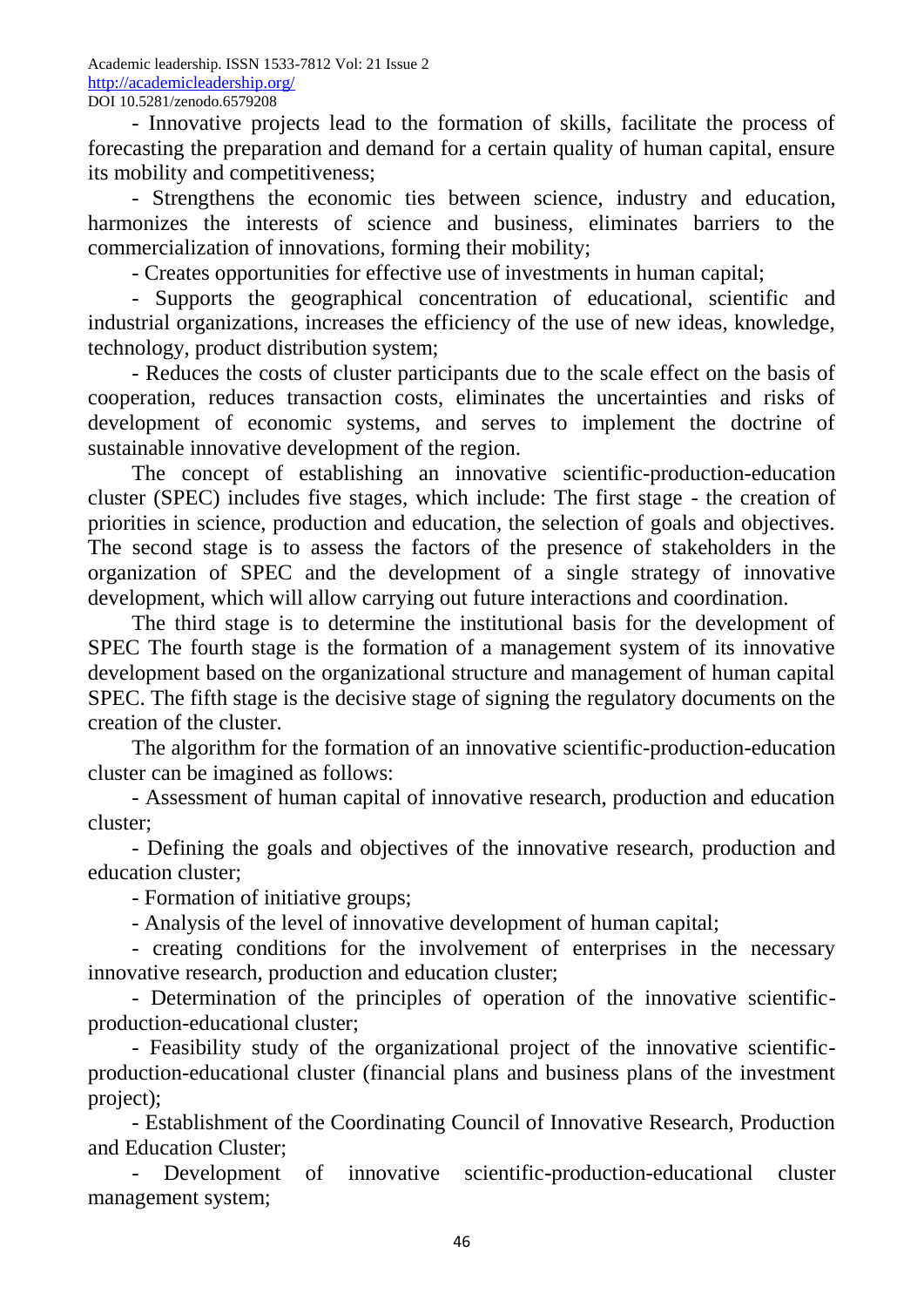- Formation of a plan for the implementation of innovative educationalindustrial-educational cluster educational project.

The main difference of this cluster from other generally accepted forms of integration, such as territorial-industrial complexes (TICs), holdings, financialindustrial groups (FIGs), is that it creates a sufficiently serious competitive position in terms of internal competition environment and relations with non-cluster competitors.

The basis of SPEC should be universities, as they form the basis for the reproduction and operation of human capital. In addition, other organizations participating in the cluster carry out the interaction of structures on the basis of horizontal connections. In addition, it is necessary to create support organizations that provide technology transfer, knowledge, information, and infrastructure. SPEC's strategy is based on optimizing the innovation chain between science, industry and education. It forms a positive effect due to the full use of human capital in all three areas.

In the process of studying this problem, the basic principles of IITK were formed:

1) Territorial localization of the cluster, ie compulsory connection to the economic system or region;

2) The presence of direct contacts and connections between cluster participants;

3) The formation of relations on the basis of cooperation and internal competition, the absence of signs of accession;

4) The main task of goal setting is to reflect the formation of human capital and innovative improvement for the sustainable development of the region;

The main goal of the innovative research-production-education cluster is to accelerate the innovative development of the economic system based on the use of the innovative potential of human capital, which is expressed in the process of continuous renewal of innovations.

The criterion for the effectiveness of the innovative research-productioneducation cluster is to increase the level of innovative activity of the economic system.

# **Conclusions and suggestions**

The cluster approach to human capital development is primarily a theoretical and methodological justification of the heuristic necessity of integrating human potential reproduction into an innovative model of strategic management, which allows taking into account the effects of systemic regulation of social and economic trends in management decision-making. An important methodological aspect of the dynamic systematic analysis of the effectiveness of the new cluster policy is the gradual transition to management of functional-spatial development of the economic system, where the formation of innovative clusters and rules of conduct (economic, social, environmental, etc.)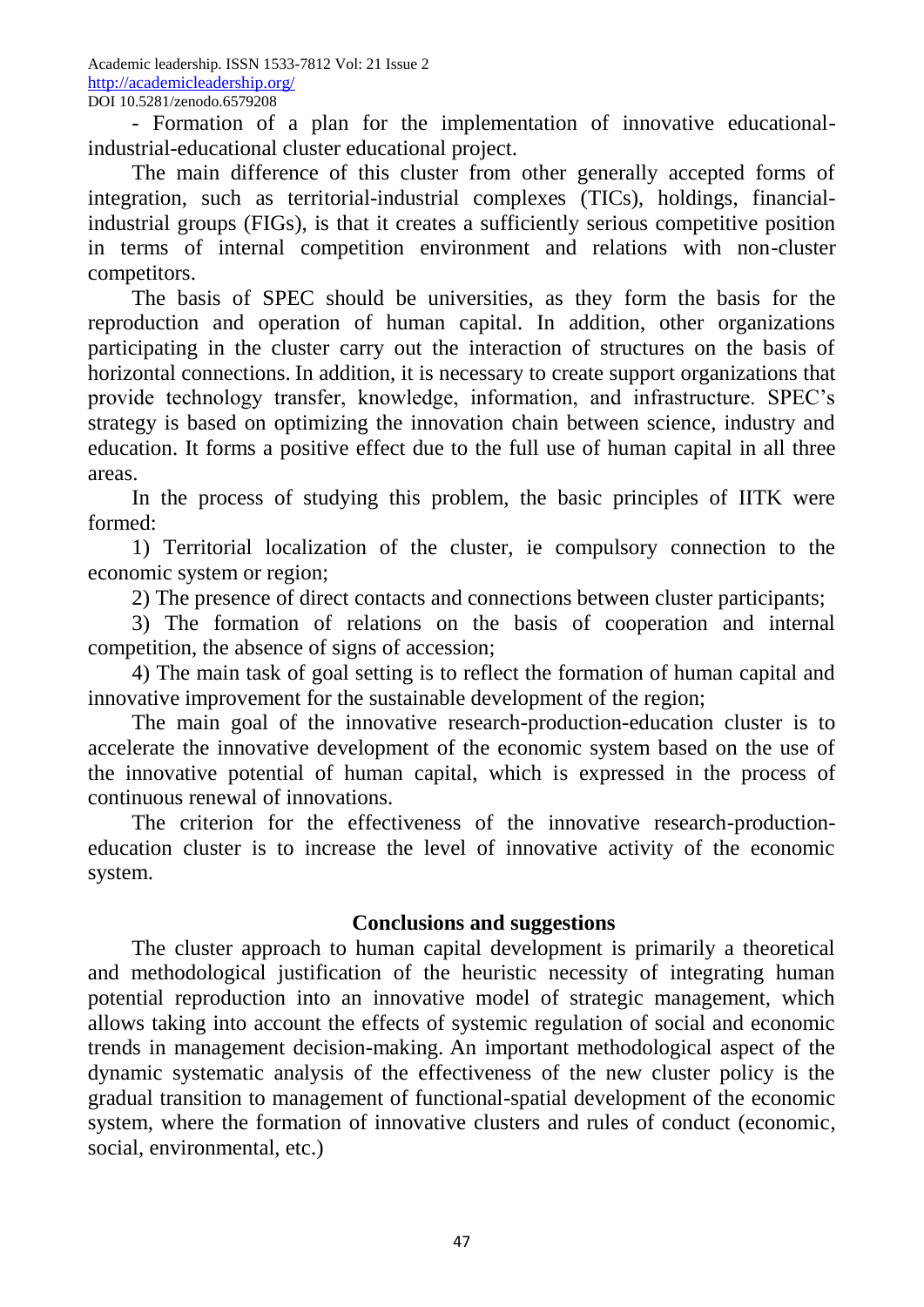The results of the study allow suggesting criteria for the degree of harmonization of social and economic strategies of innovation-oriented economic dynamics, including:

- the production of a large volume of gross domestic product per capita, the achievement of a high level of welfare, the development of social institutions;

- The role of social policy among development priorities, the importance of state redistribution tasks, which will eliminate the high income stratification in society and close the gap between poverty and wealth.

Thus, the results of the project on the establishment of SPEC in Uzbekistan can be as follows:

Development of a methodology for the formation of SPEC in Uzbekistan; Formation of information base of SPEC in Uzbekistan; compiling a register of small innovative enterprises; list of financial structures; basis of research laboratories; list of educational institutions and programs aimed at training specialists in the field of human capital management, production needs; List of SPEC infrastructure organizations; assessment of human capital needs and opportunities within the cluster; recommendations on the formation of the interaction of cluster participants, the Ministry of Small Business Development and Support, regional authorities.

Development prospects:

- Establishment of a consulting and coordination center of SPEC on the basis of universities;

- Introduction and adaptation of the model of SPEC in the territory of the republic.

Required resources: human capital (creative labor resources, computers, office equipment, stationery, telephone, Internet and information resources, national and foreign literature (including articles), published experience and theoretical aspects of the formation and development of SPEC.

The importance of SPEC can be defined as an appropriate and effective form of organizing all technological chains from the birth of ideas, the commercialization of innovations and their introduction into production and delivery to the consumer. The proposed approach is to establish interactions and interdependence between all cluster participants, especially through stable horizontal links between production and education that optimize the cost of knowledge, scientific discoveries and inventions, increase the level of innovation of the cluster economic system and the whole economic system. Takes advantage of the firm hierarchy and market mechanism.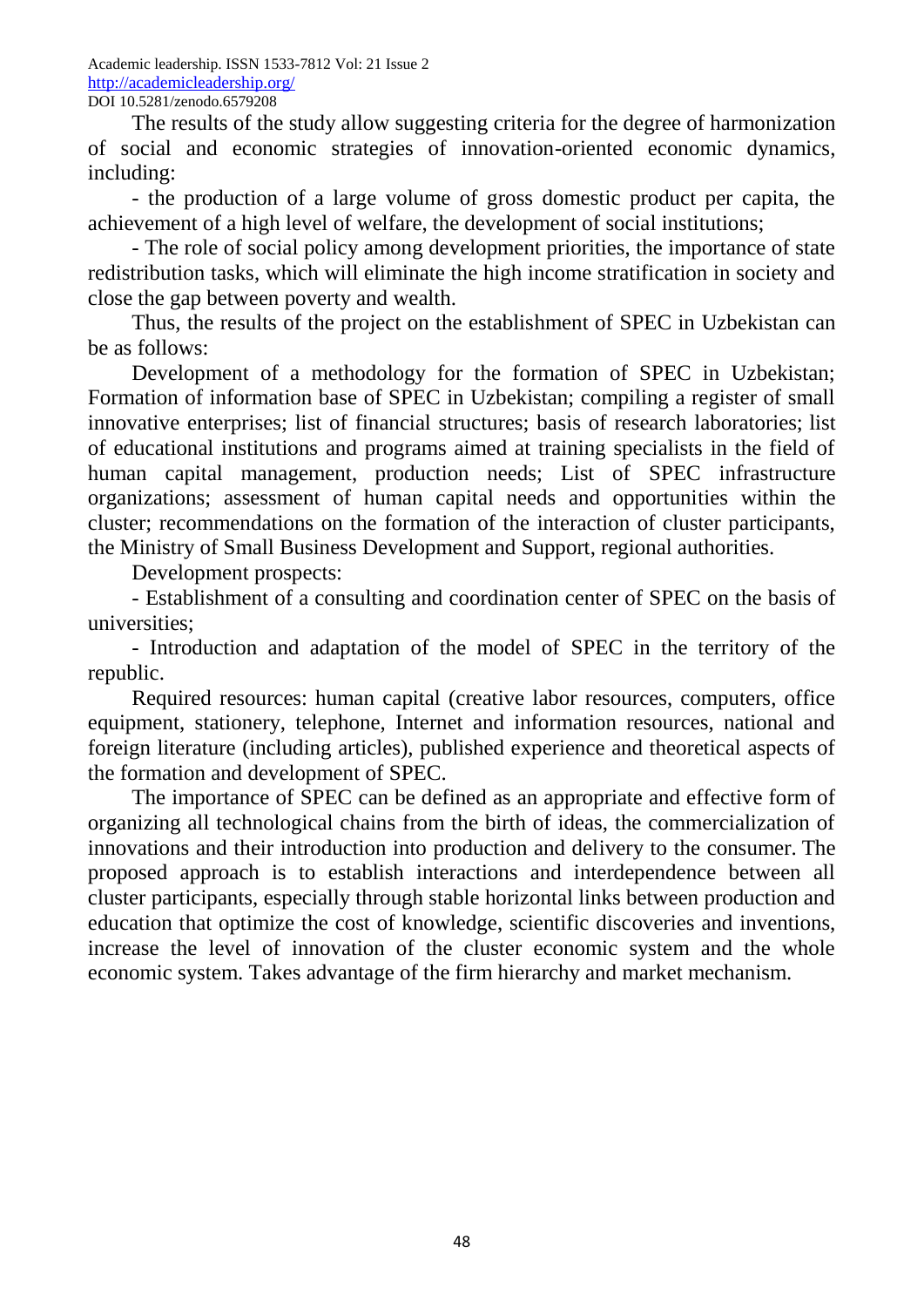## **References:**

**.**  $1$  Decree of the President of the Republic of Uzbekistan No. PF-60 of January 28, 2022 "On the Development Strategy of the New Uzbekistan for 2022-2026". /www.president.uz

<sup>2</sup> Kondratev N.D. Problems of economic dynamics  $//$  Kondratev N.D. Izbr. soch., 2nd ed. - M., 1993, p. 24-83 .; Kuznets S.S. Economic Growth of Nations: Total Output and Production Structure. - Cambridge, Mass., 1971; Shumpeter Y. Theory of economic development. - M .: Progress, 1982.

3 Lazareva E.I. Natsionalnoe blagosostoyanie kak integrirovannyy resurs innovatsionno-orienti- rovan¬nogo razvitiya ekonomiki: teoriya, metodologiya i instrumentariy issledovaniya. Author's abstract of the dissertation for the degree of Doctor of Economic Sciences. - Rostov n / D, 2010

<sup>4</sup> Gilyazutdinova I.V., Djumaeva R.A.Strategicheskoe razvitie sovokupnogo chelovecheskogo kapitala v usloviyax povysheniya innovatsionnoy aktivnosti promыshlennyx predpriyatiy.// Vestnik Kazanskogo tehnologicheskogo universiteta. 2014.№17. –P.257-261

<sup>5</sup> Leonteva A.N. Chelovecheskiy kapital v ustoychivom razvitii ekonomiki regiona.// Problems of modern ekonomiki. 2012.№3. –P.247-251

 $6$  Cluster economy and promising policy: theory and instrumentation  $/$  ed. d-ra econ. science, prof. A.V. Babkina. - SPb .: Izd-vo Politexn. un-ta, 2015.

 $\frac{7}{7}$  Lazareva E.I. Strategy for the development of human capital in the system of innovation-regional clusters // Problems of modern economics. 2008. № 1. p. 200- 204. ; Lazareva E.I. Innovatsionno-orientirovannaya model klasternoy politiki prirashcheniya kapitala blagosostoyaniya yuno-rossiyskix regionov // TERRA ECONOMICUS. - 2013. - Т. 11. - № 4. - Ch. 2. P. 194-199.

<sup>8</sup> Hansen E. Ekonomicheskie tsikly i natsional¬nyy doxod / Klassiki keynsianstva: v 2 t. T. 1. - M .: Economics, 1997.

 $9$  Aghion P., Bolton P. Theory of Trickle-Down Growth and Development  $//$  Review of Economic Studies. 1997. V. 64. P. 87-110 .; Lucas R. On the mechanism of economic development¬ment // Journal of Monetary Economics. 1988. V. 22. P. 116-125 .; Romer P.M. Endogenous Technical Change // Journal of Political Economy. 1990. V. 98. №5. P. 21-37.<br><sup>10</sup> Innovative developm

Innovative development: economics, intellectual resources, knowledge management / ed. B.Z. Milner. - M .: INFRA-M, 2009 .; Kuzyk B.N., Yakovets Yu.V. Russia-2050: Innovative Breakthrough Strategy. – M.: Economics. 2005.

<sup>11</sup> Science and innovation in Uzbekistan.  $-\overline{T}$  .: 2021. - P.46

<sup>12</sup> Science and innovation in Uzbekistan.  $-T$   $\therefore$  2021. - P.13

<sup>13</sup>Science and innovation in Uzbekistan.  $-T$   $\therefore$  2021. - P.65

<sup>14</sup> Environmental Performance Index (EPI). - Yale Centre for Environmental Law  $\&$ Policy, Yale University; CIESIN, Columbia University; Joint Research Centre of the European Comission, Ispra, Italy // http://epi.yale.edu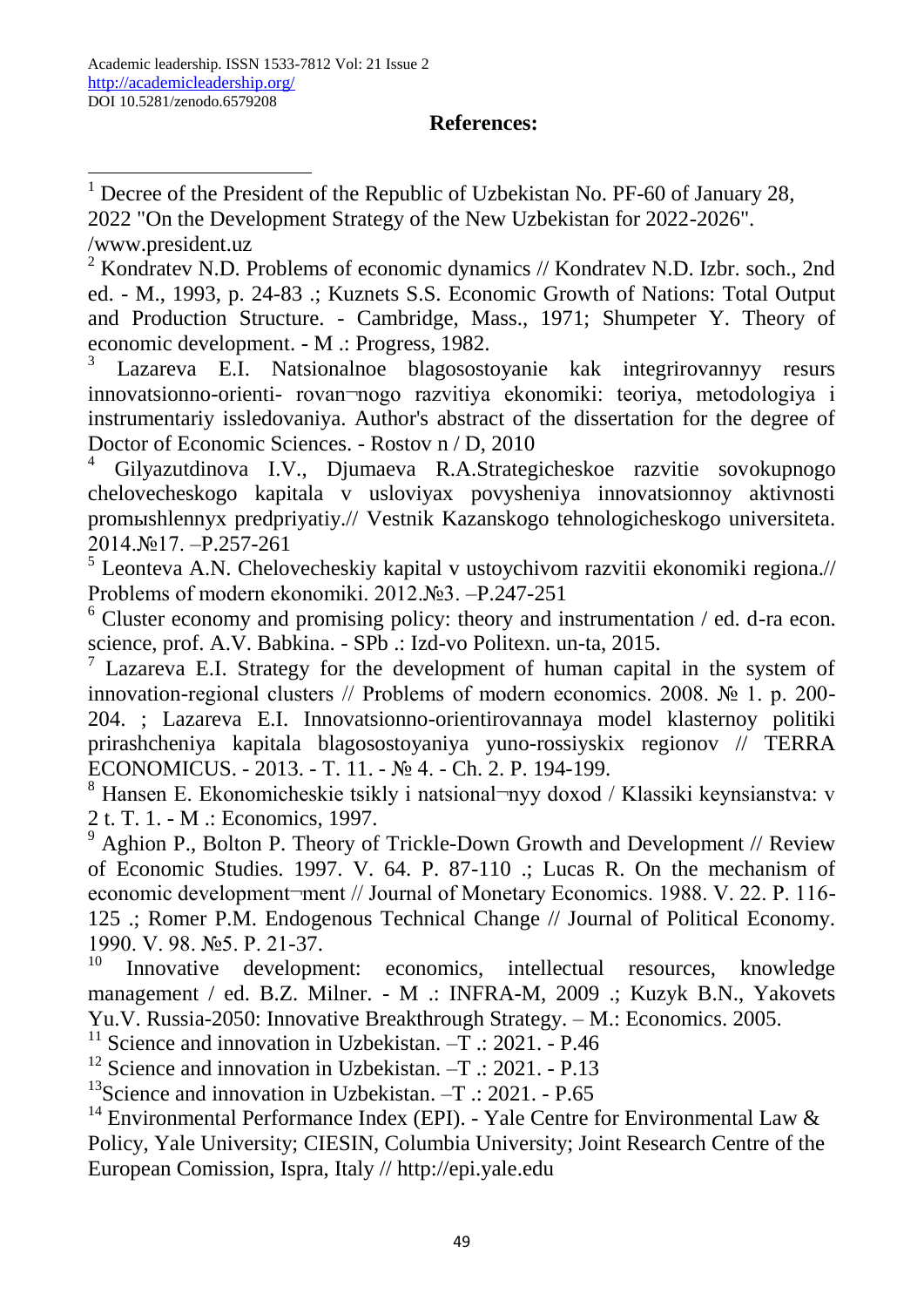**.** 

<sup>15</sup> Ustaev R.M. To the question of the formation of the innovative component of human capital in the region.//Bulletin of the North Caucasian Federal University. 2016. No. 2. - P. 95-98.

<sup>16</sup> Gilyazutdinova I.V., Khramov Yu.V. Analysis and assessment of streams of knowledge and information in innovative systems.// Bulletin of the Kazan Technological University. 2011.№20.-P.237-245

Decree of the President of the Republic of Uzbekistan No. PF-60 of January 28, 2022 "On the Development Strategy of the New Uzbekistan for 2022-2026". /www.president.uz

Aghion P., Bolton P. Theory of Trickle-Down Growth and Development // Review of Economic Studies. 1997. V. 64. P. 87-110.

Gilyazutdinova I.V., Dzhumaeva R.A. Strategic development of total human capital in terms of increasing the innovative activity of industrial enterprises.// Bulletin of the Kazan Technological University. 2014. No.17. –S.257-261.

Gilyazutdinova I.V., Khramov Yu.V. Analysis and evaluation of knowledge and information flows in innovative systems.// Bulletin of the Kazan Technological University. 2011.№20.-p.237-245

Dzhumaeva R.A. Human Capital as a Competitive Factor in the Development of the Innovative Economy of the Region: Proceedings of the International Correspondence Scientific Conference "Economic Science and Practice". Chita, 2012.-S.161-163.

Innovative development: economics, intellectual resources, knowledge management / ed. B.Z. Milner. – M.: INFRA-M, 2009.

Kuzyk B.N., Yakovets Yu.V. Russia-2050: Innovative Breakthrough Strategy. – M.: Economics. 2005.

Cluster economics and industrial policy: theory and tools / ed. Dr. Econ. sciences, prof. A.V. Babkin. - St. Petersburg: Publishing House of the Polytechnic. un-ta, 2015. Kondratiev N.D. Problems of economic dynamics // Kondratiev N.D. Fav. cit., 2nd ed. - M., 1993, p. 24-83.

Kuznets S.S. Economic Growth of Nations: Total Output and Production Structure. – Cambridge, Mass., 1971.

Leontieva A.N. Human capital in the sustainable development of the region's economy.//Problems of the modern economy. 2012.№3. –S.247-251.

Lazareva E.I. Strategy for the development of human capital in the system of innovation-regional clusters // Problems of modern economics. 2008. No. 1. p. 200- 204.

Lazareva E.I. Features of modeling the trajectories of the increment of the capital of national welfare in the perspective of sustainable innovation-oriented development // Partnership of Civilizations. 2013. No. 4. S. 234-244.

Lazareva E.I. National Welfare as an Integrated Resource for Innovation-Oriented Development of the Economy: Theory, Methodology and Research Tools. Abstract of the dissertation for the degree of Doctor of Economics. - Rostov n / a, 2010.